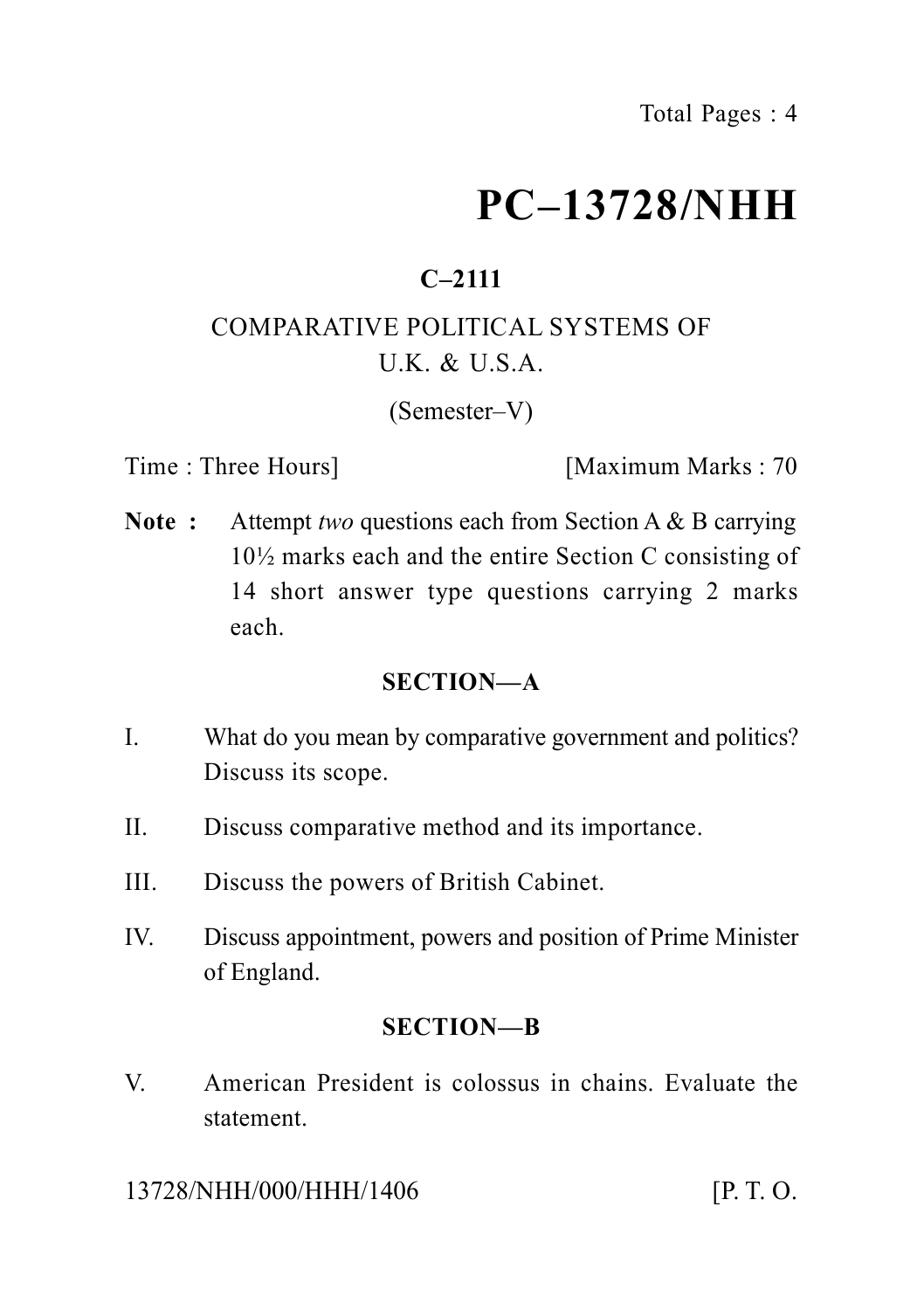- VI. Critically examine the power of judicial review power of Supreme Court of America.
- VII. Discuss the role of pressure groups in U.K.
- VIII. Discuss the features of American Party system.

# **SECTION—C (Compulsory Question)**

- IX. Write brief answer of the following :
	- 1. What is the importance of comparative method?
	- 2. What are the main sources of British constitution?
	- 3. What is the difference between law and communities?
	- 4. What do you mean by rule of law?
	- 5. What is the principle of checks and balances?
	- 6. What do you mean by Veto Power?
	- 7. What do you mean by Senatorial Courtesy?
	- 8. What is judicial review?
	- 9. What is lobbying?
	- 10. What is the role of political parties in America?
	- 11. What is constitutional monarchy?
	- 12. How President of America is elected?
	- 13. What do you mean by Crown?
	- 14. What is the difference between Parliamentary form of government and Presidential form of government?

13728/NHH/000/HHH/1406 2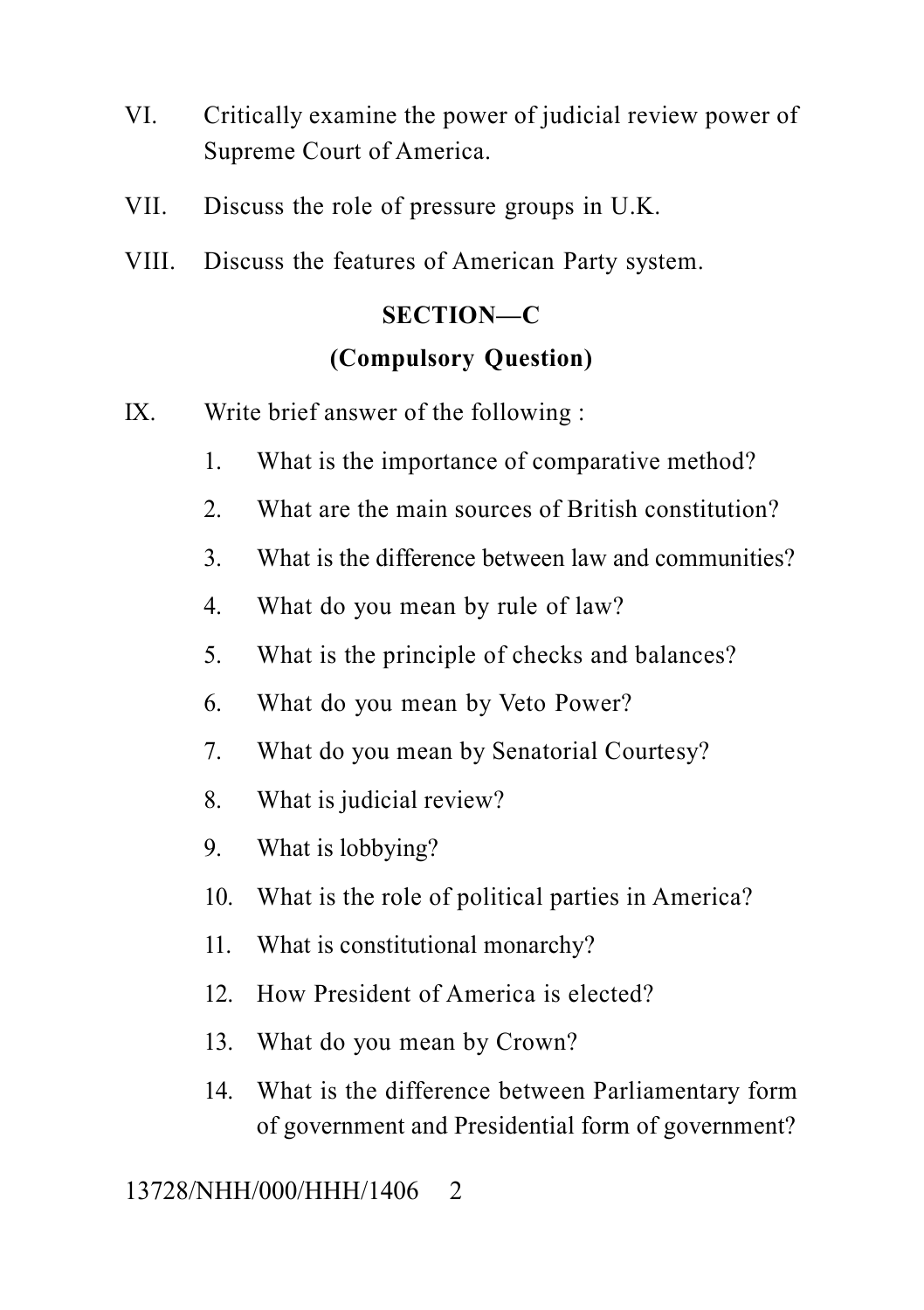#### **PUNJABI VERSION**

ਨੋਟ : ਭਾਗ A ਅਤੇ B ਵਿਚੋਂ *ਦੋ-ਦੋ* ਪਸ਼ਨ ਕਰੋ। ਹਰੇਕ ਪਸ਼ਨ ਦੇ  $10\%$  ਅੰਕ ਹਨ। ਭਾਗ C ਸਾਰਾ ਕਰੋ। ਇਸ ਵਿਚ 14 ਸੰਖੇਪ ਉੱਤਰ ਵਾਲੇ ਪਸ਼ਨ 2-2 ਅੰਕਾਂ ਦੇ ਹਨ।

#### ਭਾਗ $-\mathbf{A}$

- ਤਲਨਾਤਮਕ ਸ਼ਾਸਨ ਅਤੇ ਰਾਜਨੀਤੀ ਤੋਂ ਤਹਾਡਾ ਕੀ ਭਾਵ ਹੈ?  $\mathbf{I}$ ਇਸ ਦੇ ਦਾਇਰੇ ਦੀ ਚਰਚਾ ਕਰੋ।
- ਤਲਨਾਤਮਕ ਵਿਧੀ ਦਾ ਵਰਣਨ ਕਰੋ। ਇਸ ਦੀ ਮਹੱਤਤਾ ਦੀ  $\Pi$ ਵਿਆਖਿਆ ਕਰੋ।
- ਬਰਤਾਨਵੀ ਕੈਬਨਿਟ ਦੀਆਂ ਸ਼ਕਤੀਆਂ ਦੀ ਵਿਆਖਿਆ ਕਰੋ।  $III$
- ਬਰਤਾਨਵੀ ਪਧਾਨ ਮੰਤਰੀ ਦੀ ਨਿਯਕਤੀ, ਸ਼ਕਤੀਆਂ ਅਤੇ ਸਥਿਤੀ  $IV$ ਦੀ ਵਿਆਖਿਆ *ਕ*ਰੋ।

#### <u>ਕਾਗ $-R$ </u>

- ਅਮਰੀਕੀ ਰਾਸ਼ਟਰਪਤੀ ਜੰਜੀਰਾਂ ਵਿਚ ਜਕੜਿਆ ਕਿੳਂ ਹੈ? ਇਸ  $\mathbf{V}$ ਕਥਨ ਦਾ ਵਿਸ਼ਲੇਸ਼ਣ ਕਰੋ।
- ਅਮਰੀਕੀ ਸੁਪਰੀਮ ਕੋਰਟ ਦੀ ਨਿਆਂਇਕ ਪੁਨਰਨਿਰੀਖਣ ਦੀ VI — ਸਕਤੀ ਦੀ ਆਲੋਜਨਾਤਮਕ ਵਿਆਖਿਆ ਕਰੋ।
- ਬਰਤਾਨਵੀ ਰਾਜਨੀਤਿਕ ਪਣਾਲੀ ਵਿਚ ਦਬਾਓ ਸਮਹਾਂ ਦੀ ਭਮਿਕਾ VII. ਦੀ ਵਿਆਖਿਆ *ਕ*ਰੋ।
- VIII. ਅਮਰੀਕੀ ਦਲ ਪਣਾਲੀ ਦੀਆਂ ਵਿਸ਼ੇਸ਼ਤਾਵਾਂ ਦੀ ਵਿਆਕਿਆ ਕਰੋ।

13728/NHH/000/HHH/1406  $[P, T, O]$  $\mathcal{R}$